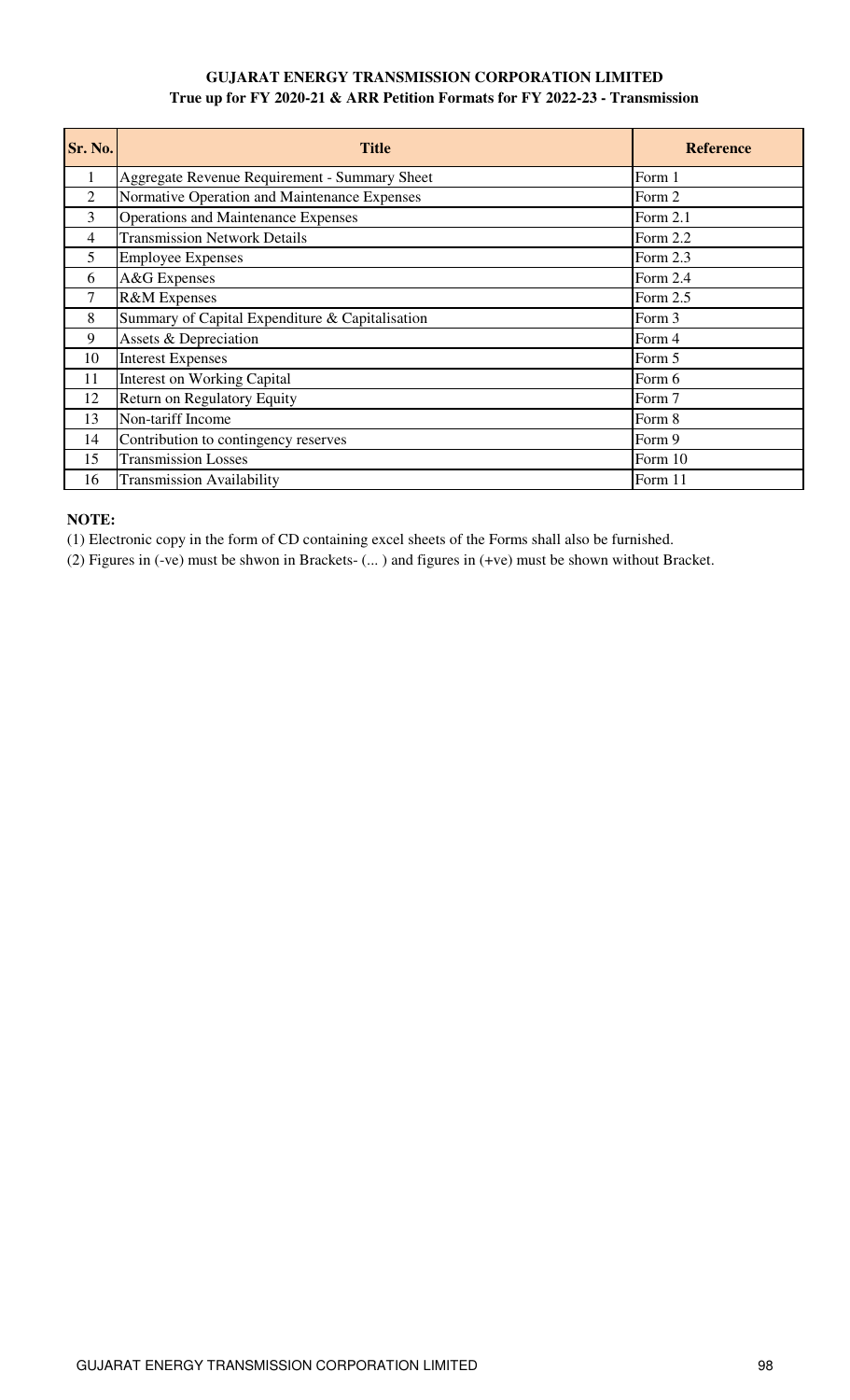### **GUJARAT ENERGY TRANSMISSION CORPORATION LIMITED True up for FY 2020-21 & ARR Petition Formats for FY 2022-23 - Transmission Form 1: Aggregate Revenue Requirement - Summary Sheet**

|            |                                                               |                  |                     |                                   |                  |                  | (Rs. Crore)    |
|------------|---------------------------------------------------------------|------------------|---------------------|-----------------------------------|------------------|------------------|----------------|
|            |                                                               |                  |                     | <b>True-Up Year (FY 2020-21)</b>  |                  |                  |                |
| Sr.<br>No. | <b>Particulars</b>                                            | <b>Reference</b> | <b>Tariff Order</b> | <b>April - March</b><br>(Audited) | <b>Deviation</b> | FY 2022-23       | <b>Remarks</b> |
|            |                                                               |                  | (a)                 | (b)                               | $(c)=(b)-(a)$    | <b>Projected</b> |                |
|            | Operation & Maintenance Expenses                              | Form 2           | 1,882.18            | 1,451.84                          | (430.34)         | 2,156.84         |                |
|            | Depreciation                                                  | Form 4           | 1,355.67            | 1,189.71                          | (165.96)         | 1,381.91         |                |
| 3          | <b>Interest and Finance Charges</b>                           | Form 5           | 618.80              | 506.10                            | (112.70)         | 507.86           |                |
| 4          | Interest on Working Capital and deposits from TSUs            | Form 6           | 93.39               | 72.76                             | (20.63)          | 87.06            |                |
| 5          | Contribution to Contingency reserves                          | Form 9           | ۰                   | ۰                                 |                  | ٠                |                |
| 6          | <b>Exceptional Items</b>                                      |                  | ۰                   | ٠                                 |                  |                  |                |
|            | <b>Total Revenue Expenditure</b>                              |                  | 3,950.04            | 3,220.41                          | (729.63)         | 4,133.67         |                |
| 8          | Return on Equity Capital                                      | Form 7           | 1,013.02            | 996.05                            | (16.97)          | 1,155.66         |                |
| 9          | Incentive                                                     |                  |                     | 43.03                             | 43.03            |                  |                |
| 10         | Tax                                                           |                  | 64.62               | 329.88                            | 265.26           | 329.88           |                |
| 11         | <b>Aggregate Revenue Requirement</b>                          |                  | 5,027.68            | 4,589.37                          | (438.31)         | 5,619.21         |                |
| 12         | Less: Non Tariff Income                                       | Form 8           | 331.37              | 70.31                             | (261.06)         | 494.48           |                |
| 13         | Less: Income from Other Business                              |                  | ۰                   | ۰                                 | ۰                |                  |                |
| 14         | Less: Revenue from short-term transmission charges            |                  |                     |                                   |                  |                  |                |
| 15         | Less: Expenses Capitalized                                    |                  | 194.13              | 213.84                            | 19.71            | 239.00           |                |
| 16         | <b>Aggregate Revenue Requirement from Transmission Tariff</b> |                  | 4.502.18            | 4.305.22                          | (196.96)         | 4,885.73         |                |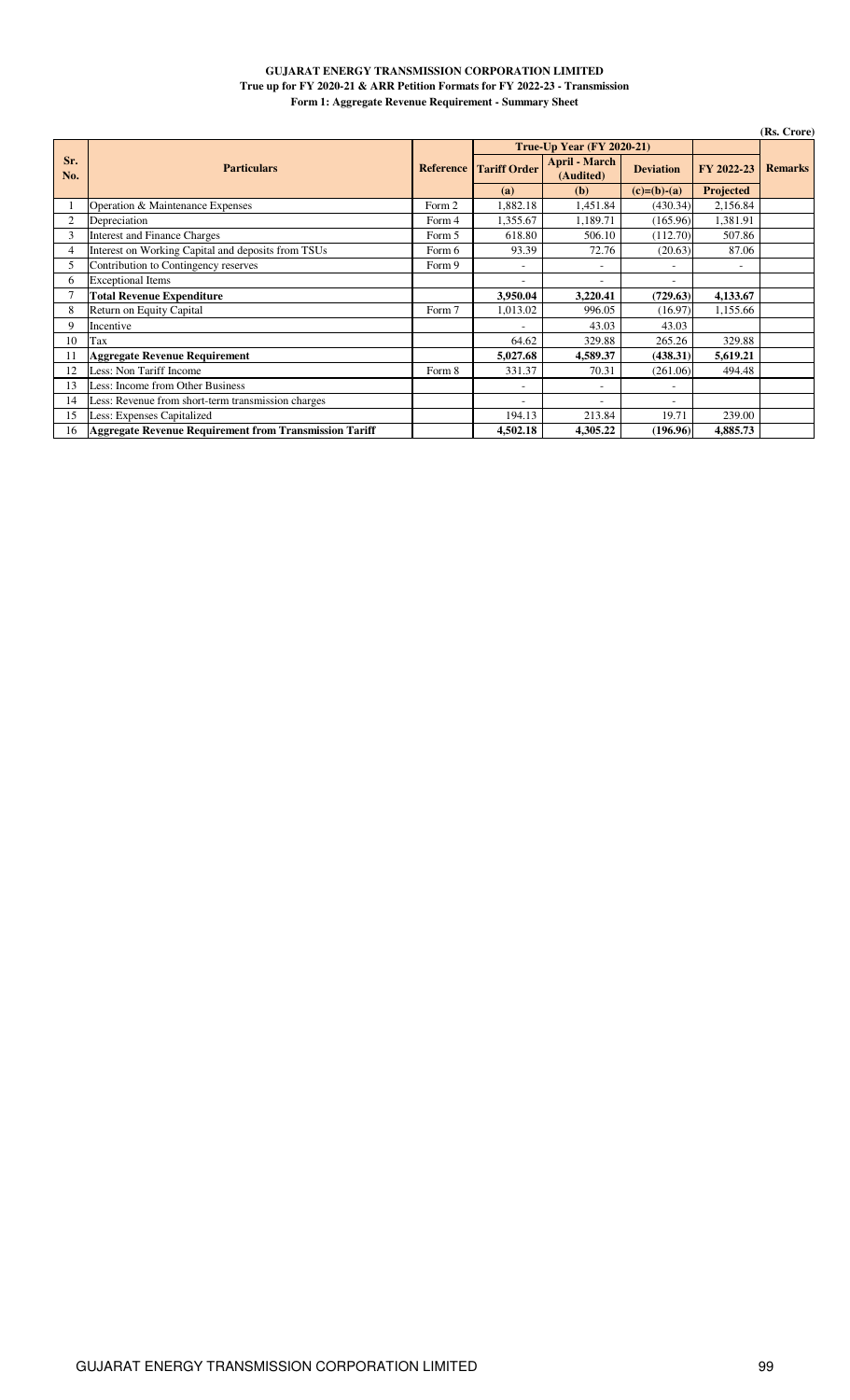## **GUJARAT ENERGY TRANSMISSION CORPORATION LIMITED True up for FY 2020-21 & ARR Petition Formats for FY 2022-23 - Transmission Form 2: Normative Operation and Maintenance Expenses**

| Sr.            |                                                         |                |                |          |                |                |                |                |
|----------------|---------------------------------------------------------|----------------|----------------|----------|----------------|----------------|----------------|----------------|
| No.            | <b>Particular</b>                                       |                | FY 2020-21     |          |                | FY 2022-23     |                | <b>Remarks</b> |
|                |                                                         | <b>Opening</b> | <b>Closing</b> | Average  | <b>Opening</b> | <b>Closing</b> | <b>Average</b> |                |
| -1             | Ckt. Km. Basis                                          |                |                |          |                |                |                |                |
| a              | <b>Ckt km length</b>                                    |                |                |          |                |                |                |                |
|                | Above $400 \text{ kV}$                                  |                |                |          |                |                |                |                |
|                | $-400$ kV                                               |                |                |          |                |                |                |                |
|                | $-220$ kV                                               |                |                |          |                |                |                |                |
|                | $-132$ kV                                               |                |                |          |                |                |                |                |
|                | -66 kV and below                                        |                |                |          |                |                |                |                |
|                | <b>Total</b>                                            | 61185          | 62449          | 61817    | 65201          | 67577          | 66389          |                |
| b              | Applicable O&M cost Norm for ckt-km :- Rs Lakh / ckt-km |                |                | 0.81     |                |                | 0.93           |                |
| $\mathbf c$    | O&M Expenses (ckt-km), Rs Crore                         |                |                | 500.72   |                |                | 617.42         |                |
| A              | Sub-total                                               |                |                | 500.72   | 617.42         |                |                |                |
|                |                                                         |                |                |          |                |                |                |                |
| $\overline{2}$ | <b>Bay basis</b>                                        |                |                |          |                |                |                |                |
| d              | <b>Number of Bays</b>                                   |                |                |          |                |                |                |                |
|                | Above 400 kV                                            |                |                |          |                |                |                |                |
|                | $-400$ kV                                               |                |                |          |                |                |                |                |
|                | $-220$ kV                                               |                |                |          |                |                |                |                |
|                | $-132$ kV                                               |                |                |          |                |                |                |                |
|                | -66 kV and below                                        |                |                |          |                |                |                |                |
|                | Total                                                   | 14306          | 15025          | 14666    | 15771          | 16672          | 16222          |                |
| e              | Applicable O&M Cost Norm for Bays (Rs. Lakh / Bay) @ Rs |                |                | 9.50     |                |                | 9.49           |                |
|                | Lakh per feeder bay                                     |                |                |          |                |                |                |                |
| f              | <b>O&amp;M Expense (Bays), Rs Crore</b>                 |                |                | 1393.22  |                |                | 1539.42        |                |
| B              | Sub-total                                               |                | 1393.22        |          |                | 1539.42        |                |                |
| C              | Total $(A+B)$                                           |                |                | 1.893.94 |                |                | 2,156.84       |                |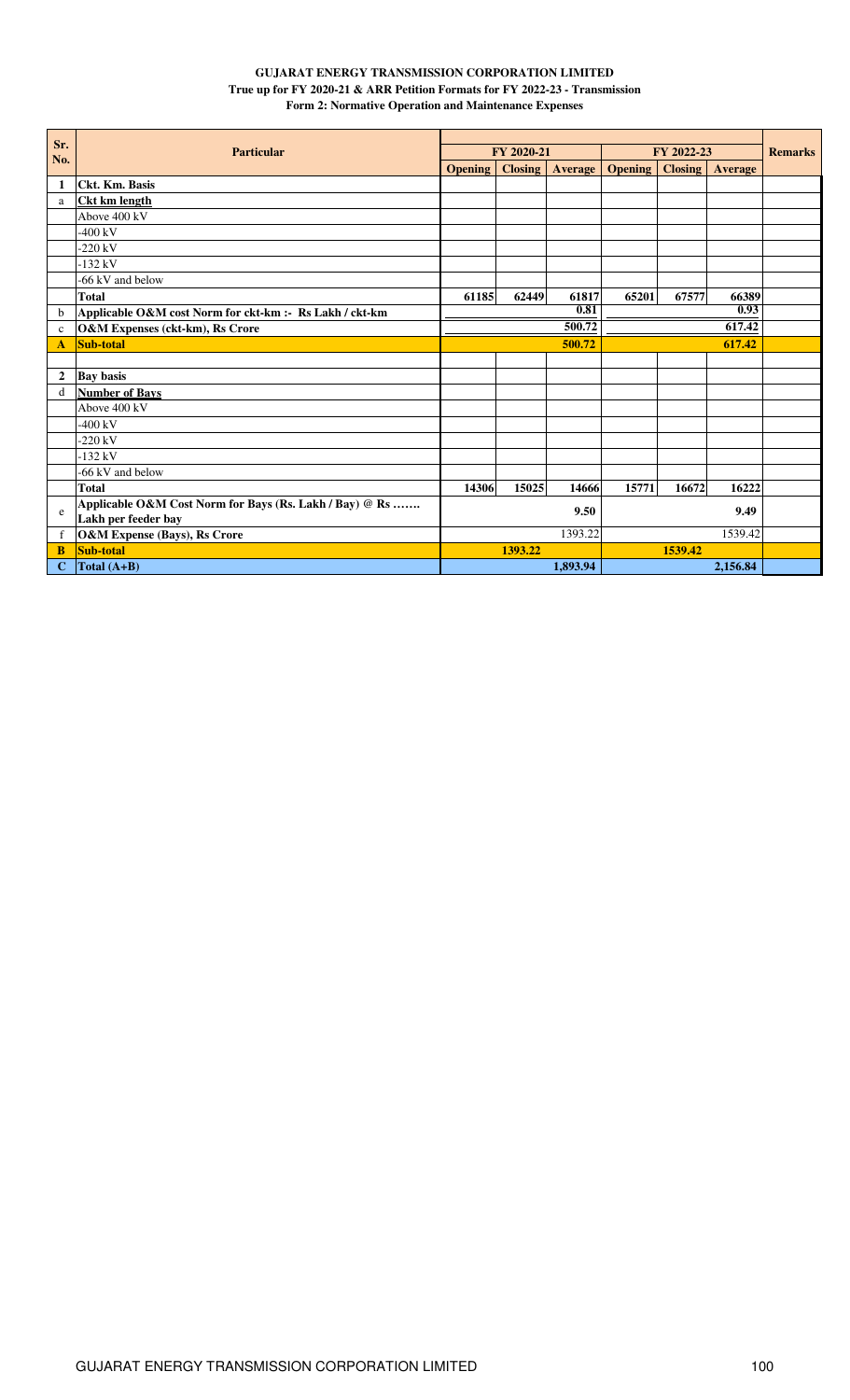## **GUJARAT ENERGY TRANSMISSION CORPORATION LIMITED True up for FY 2020-21 & ARR Petition Formats for FY 2022-23 - Transmission Form 2.1: Operations and Maintenance Expenses**

|     |              |                                             |                                  |                |                  | (Rs. Crore) |
|-----|--------------|---------------------------------------------|----------------------------------|----------------|------------------|-------------|
|     |              |                                             | <b>True-Up Year (FY 2020-21)</b> |                |                  |             |
| Sr. |              | <b>Particulars</b><br><b>As per Audited</b> | FY 2022-23                       | <b>Remarks</b> |                  |             |
| No. |              | <b>Approved in</b><br>Tariff Order          | <b>Normative Actual</b>          |                | <b>Projected</b> |             |
|     | O&M Expenses | 1,882.18                                    | 1,893.94                         | .451.84        | 2,156.84         |             |
|     |              |                                             |                                  |                |                  |             |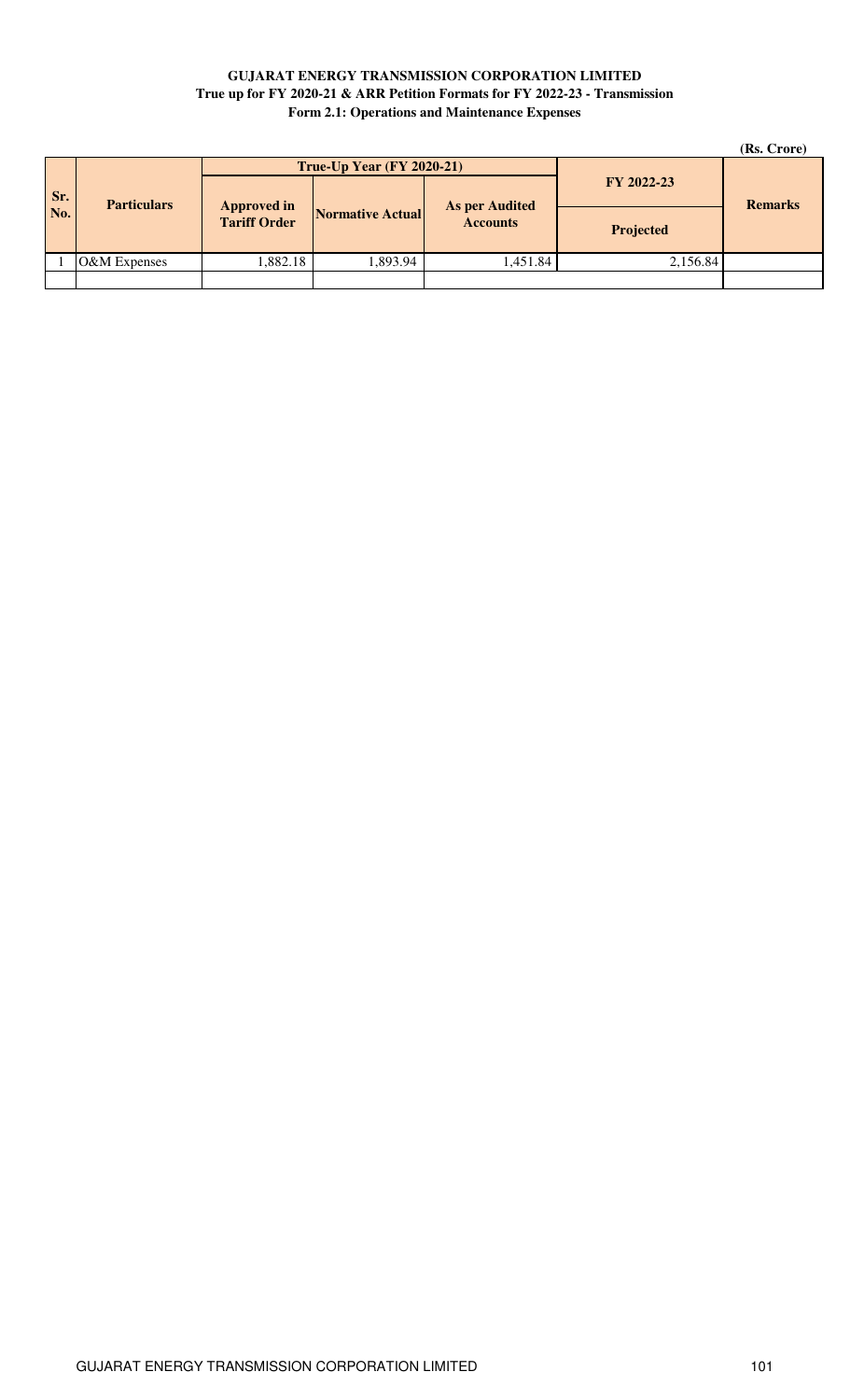## **GUJARAT ENERGY TRANSMISSION CORPORATION LIMITED True up for FY 2020-21 & ARR Petition Formats for FY 2022-23 - Transmission Form 2.2: Transmission Network Details**

## **Network details**

| Sr. No.       | <b>Particulars</b>                      | <b>True Up Year</b> | FY 2022-23 | <b>Remarks</b> |
|---------------|-----------------------------------------|---------------------|------------|----------------|
|               |                                         | FY 2020-21          |            |                |
|               |                                         |                     |            |                |
| A             | <b>No of Substations</b>                |                     |            |                |
|               | Above 400 kV                            |                     |            |                |
|               | 400 KV                                  |                     |            |                |
|               | 220 KV                                  | 3                   |            |                |
|               | 132 KV                                  | ۰                   |            |                |
|               | 66 KV and less                          | 84                  | 60         |                |
| B             | <b>Transformation Capacity (in MVA)</b> |                     |            |                |
|               | Above 400 kV                            |                     |            |                |
|               | 400 KV                                  | 19,765              |            |                |
|               | 220 KV                                  | 43,060              |            |                |
|               | 132 KV                                  | 11,175              |            |                |
|               | 66 KV and less                          | 64,646              |            |                |
| $\mathcal{C}$ | <b>Transmission Capacity (in MW)</b>    |                     |            |                |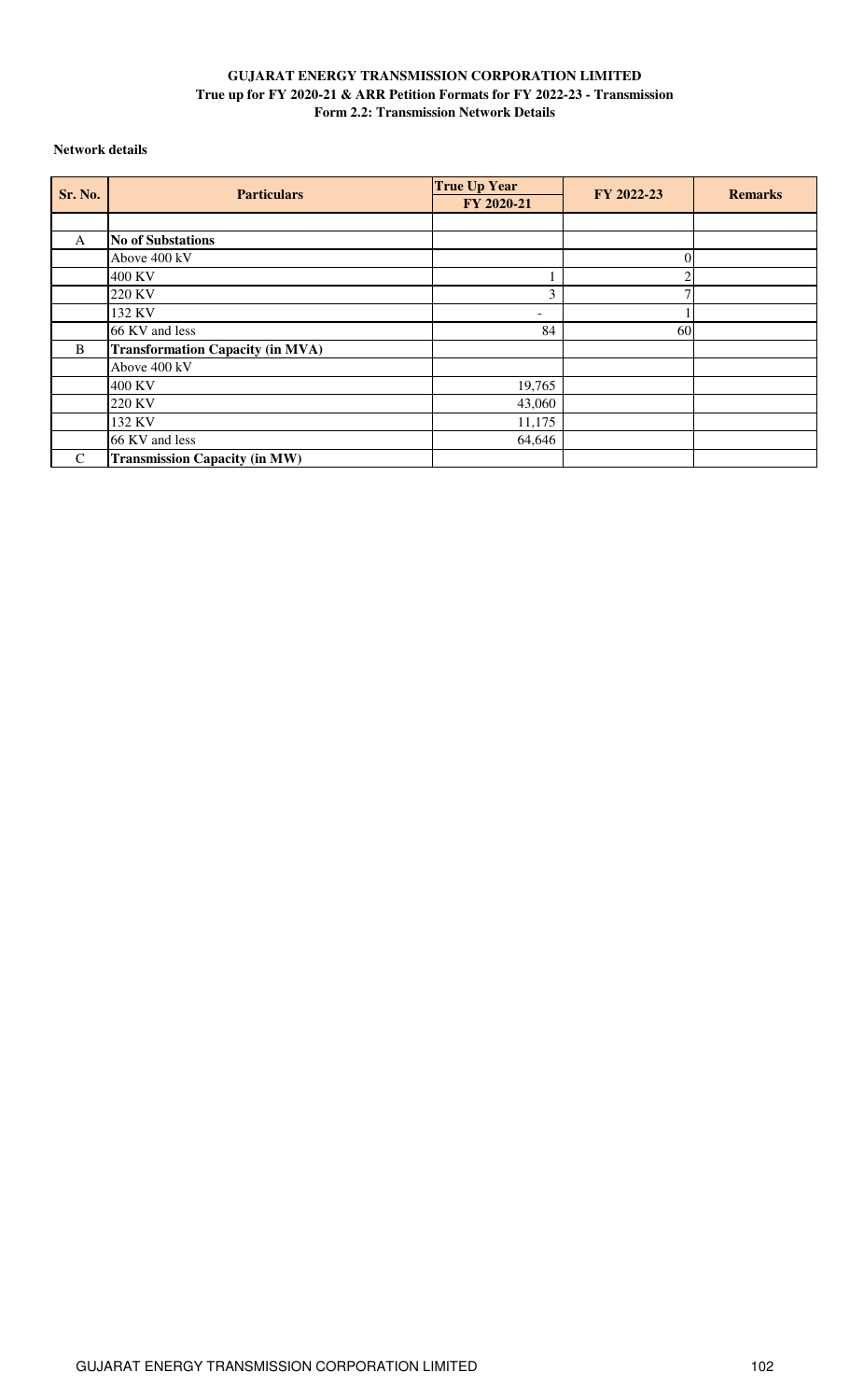### **GUJARAT ENERGY TRANSMISSION CORPORATION LIMITED True up for FY 2020-21 & ARR Petition Formats for FY 2022-23 - Transmission Form 2.3: Employee Expenses**

## **Expenditure details**

|                |                                                  |                           |                               | (Rs. Crore)            |
|----------------|--------------------------------------------------|---------------------------|-------------------------------|------------------------|
|                |                                                  |                           | True-Up Year (FY 2020-21)     |                        |
| Sr.<br>No.     | <b>Particulars</b>                               |                           | <b>April-March (Audited)</b>  |                        |
|                |                                                  | <b>Regulated Business</b> | <b>Non-regulated Business</b> | <b>Total (Audited)</b> |
| 1              | <b>Basic Salary</b>                              |                           |                               | 765.86                 |
| $\overline{2}$ | Impactof 7th pay commission (actual paid)        |                           |                               | 69.60                  |
| 3              | Dearness Allowance (DA)                          |                           |                               |                        |
| $\overline{4}$ | House Rent Allowance                             |                           |                               |                        |
| 5              | Conveyance Allowance                             |                           |                               |                        |
| 6              | Leave Travel Allowance                           |                           |                               |                        |
| $\overline{7}$ | <b>Earned Leave Encashment</b>                   |                           |                               |                        |
| 8              | <b>Other Allowances</b>                          |                           |                               |                        |
| 9              | <b>Medical Reimbursement</b>                     |                           |                               |                        |
| 10             | Overtime Payment                                 |                           |                               |                        |
| 11             | <b>Bonus/Ex-Gratia Payments</b>                  |                           |                               |                        |
| 12             | Interim Relief / Wage Revision                   |                           |                               |                        |
| 13             | Staff welfare expenses                           |                           |                               | 9.79                   |
| 14             | <b>VRS Expenses/Retrenchment Compensation</b>    |                           |                               |                        |
| 15             | Commission to Directors                          |                           |                               |                        |
| 16             | Death & Accident Compensation                    |                           |                               |                        |
| 17             | <b>Training Expenses</b>                         |                           |                               |                        |
| 18             | Payment under Workmen's Compensation Act         |                           |                               |                        |
| 19             | Waiver of O/s.HBA Loan & interest.               |                           |                               |                        |
| 20             | Interim relief to staff.                         |                           |                               |                        |
| 21             | Board's contri. Bombay Labour welfare Act.       |                           |                               |                        |
| 22             | EDLI - Board's contribution.                     |                           |                               |                        |
| 23             | EDLI - Administration charges.                   |                           |                               |                        |
| 24             | ESIS - Board's contribution.                     |                           |                               |                        |
| 25             | Leave Encashment Expense                         |                           |                               |                        |
| 26             | <b>Net Employee Costs</b>                        |                           |                               | 845.25                 |
| 27             | <b>Terminal Benefits</b>                         |                           |                               | 68.90                  |
|                | 27.1 Provident Fund Contribution                 |                           |                               | 77.14                  |
|                | 27.2 Provision for 7th Pay Commission            |                           |                               |                        |
|                | 27.3 Pension Payments                            |                           |                               |                        |
|                | 27.4 Re-measurement of the defined benefit plans |                           |                               | 16.88                  |
| 28             | Less: Provision for 7th Pay Commission           |                           |                               | (53.49)                |
| 29             | <b>Gross Employee Expenses *</b>                 |                           |                               |                        |
| 30             | Less: SLDC Expenses                              |                           |                               |                        |
| 31             | <b>Net Employee Expenses</b>                     |                           |                               | 954.68                 |

## **Note:**

Employee expenses shown is excluding SLDC charges

Expenses capitalized have been shown under separate head in F1 sheet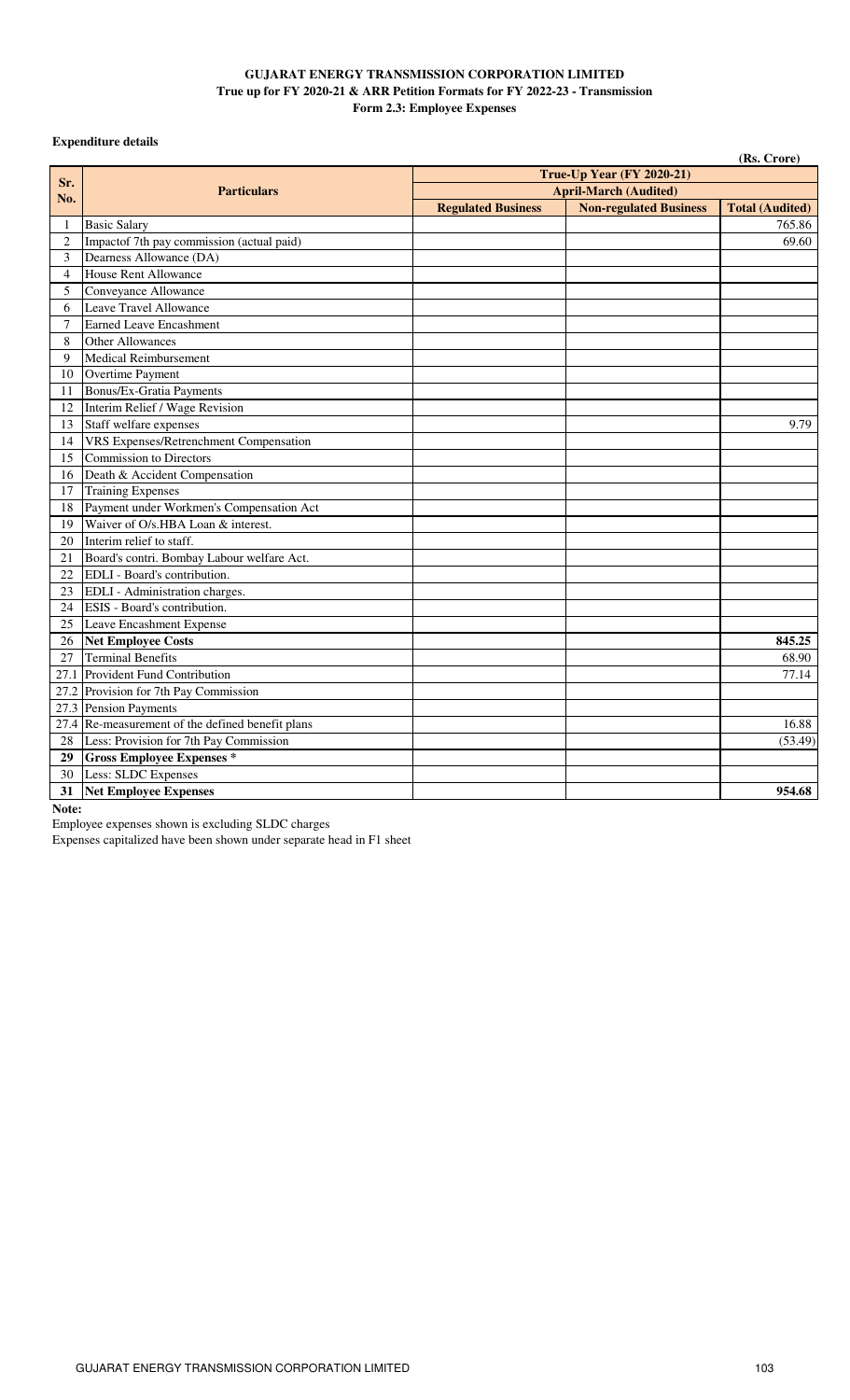### **GUJARAT ENERGY TRANSMISSION CORPORATION LIMITED True up for FY 2020-21 & ARR Petition Formats for FY 2022-23 - Transmission Form 2.4: Administration & General Expenses**

|                |                                               |                           |                                         | (Rs. Crore)            |
|----------------|-----------------------------------------------|---------------------------|-----------------------------------------|------------------------|
|                |                                               |                           | True-Up Year (FY 2020-21)               |                        |
| Sr.            | <b>Particulars</b>                            |                           | <b>April-March (Audited)</b>            |                        |
| No.            |                                               | <b>Regulated Business</b> | <b>Non-regulated</b><br><b>Business</b> | <b>Total (Audited)</b> |
| 1              | Rent Rates & Taxes                            |                           |                                         | 9.81                   |
| $\overline{2}$ | Insurance                                     |                           |                                         | 0.21                   |
| 3              | <b>Testing Charges</b>                        |                           |                                         | 1.72                   |
| $\overline{4}$ | Telephone & Postage, etc.                     |                           |                                         | 2.02                   |
| 5              | Legal charges                                 |                           |                                         | 6.01                   |
| 6              | Professional, Consultancy, Technical fee      |                           |                                         |                        |
| 7              | Conveyance & Travel                           |                           |                                         | 51.81                  |
| 8              | Electricity charges                           |                           |                                         | 5.51                   |
| 9              | Water charges                                 |                           |                                         | 1.71                   |
| 10             | Security arrangements                         |                           |                                         | 25.10                  |
| 11             | Fees & subscription                           |                           |                                         |                        |
| 12             | Books & periodicals                           |                           |                                         |                        |
| 13             | Computer Stationery                           |                           |                                         |                        |
| 14             | Printing & Stationery                         |                           |                                         | 2.63                   |
| 15             | Expenses on Computer Billing & EDP Charges.   |                           |                                         | 0.77                   |
| 16             | Advertisements                                |                           |                                         | 2.08                   |
| 17             | Purchase Related Advertisement Expenses       |                           |                                         |                        |
| 18             | Audit Fee                                     |                           |                                         | 0.11                   |
| 19             | License Fee and other related fee             |                           |                                         |                        |
| 20             | Loss of sale of fixed assets                  |                           |                                         | 0.25                   |
| 21             | Expected credit loss of recoverables          |                           |                                         | 0.07                   |
| 22             | Net shortage/impairement of fixed assets/CWIP |                           |                                         | 12.81                  |
| 23             | Outsourcing of metering and billing system    |                           |                                         |                        |
| 24             | Freight Expense                               |                           |                                         | 0.58                   |
| 25             | V-sat, Internet and related charges           |                           |                                         |                        |
| 26             | Expenditure for COVID-19 Pandemic             |                           |                                         | 0.69                   |
| 27             | Expenditure for Kisan Suryoday Yojna (KSY)    |                           |                                         | 0.60                   |
| 28             | Miscellaneous Expenses                        |                           |                                         | 0.95                   |
| 29             | Miscellaneous Losses & Write-offs             |                           |                                         | 0.01                   |
| 30             | Office Expenses                               |                           |                                         |                        |
| 31             | Expenditure on Training to Staff.             |                           |                                         | 0.13                   |
| 32             | Other Administration & general Expenses       |                           |                                         | 8.67                   |
| 33             | <b>Gross A&amp;G Expenses</b>                 |                           |                                         | 134.28                 |
| 34             | Less: SLDC Expenses                           |                           |                                         | 4.37                   |
| 35             | Net A&G Expenses                              |                           |                                         | 129.90                 |

#### **Note:**

A&G expenses shown is excluding SLDC charges

Expenses capitalized have been shown under separate head in F1 sheet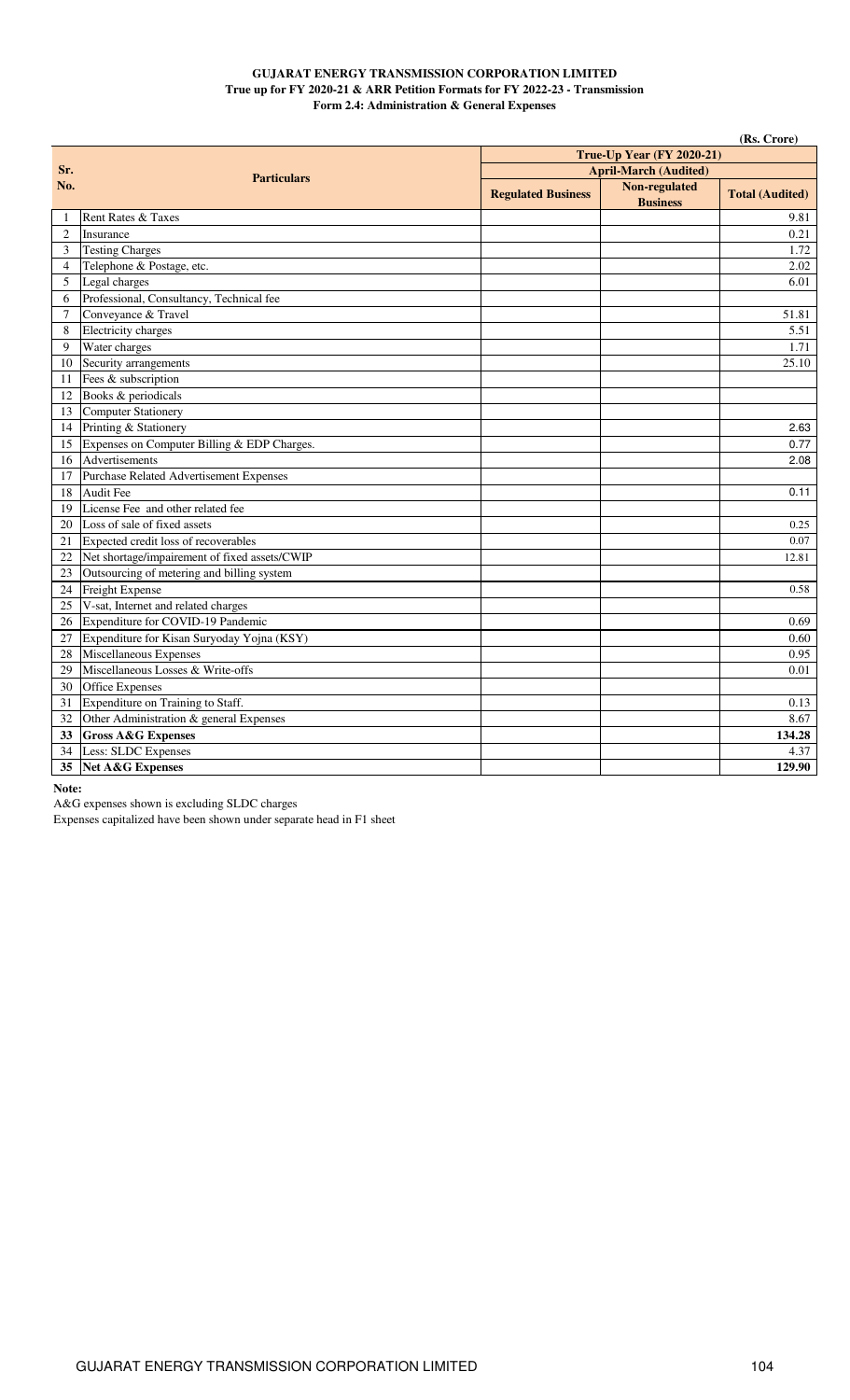# **GUJARAT ENERGY TRANSMISSION CORPORATION LIMITED True up for FY 2020-21 & ARR Petition Formats for FY 2022-23 - Transmission Form 2.5: Repair and Maintenance Expenses**

|                |                                               | (Rs. Crore)                             |
|----------------|-----------------------------------------------|-----------------------------------------|
| Sr.<br>No.     | <b>Particulars</b>                            | <b>True-up Year (FY)</b><br>$2020 - 21$ |
|                |                                               | (Audited)                               |
| 1              | Plant & Machinery                             | 123.16                                  |
| $\overline{2}$ | <b>Buildings</b>                              | 13.88                                   |
| 3              | Civil Works                                   |                                         |
| 4              | <b>Hydraulic Works</b>                        |                                         |
|                | <b>Sub Station Maintenance under Contract</b> | 211.54                                  |
| 5              | Lines & Cable Networks                        | 16.14                                   |
| 6              | Vehicles                                      |                                         |
| 7              | Furniture & Fixtures                          |                                         |
| 8              | Office Equipment                              |                                         |
| 9              | Others (Pls. specify)                         | 9.84                                    |
| 10             | <b>Gross R&amp;M Expenses</b>                 | 374.56                                  |
| 11             | Less: SLDC Expenses                           | 7.31                                    |
| 12             | <b>Net R&amp;M Expenses</b>                   | 367.25                                  |

**Note:** 

R&M expenses shown is excluding SLDC charges

Expenses capitalized have been shown under separate head in F1 sheet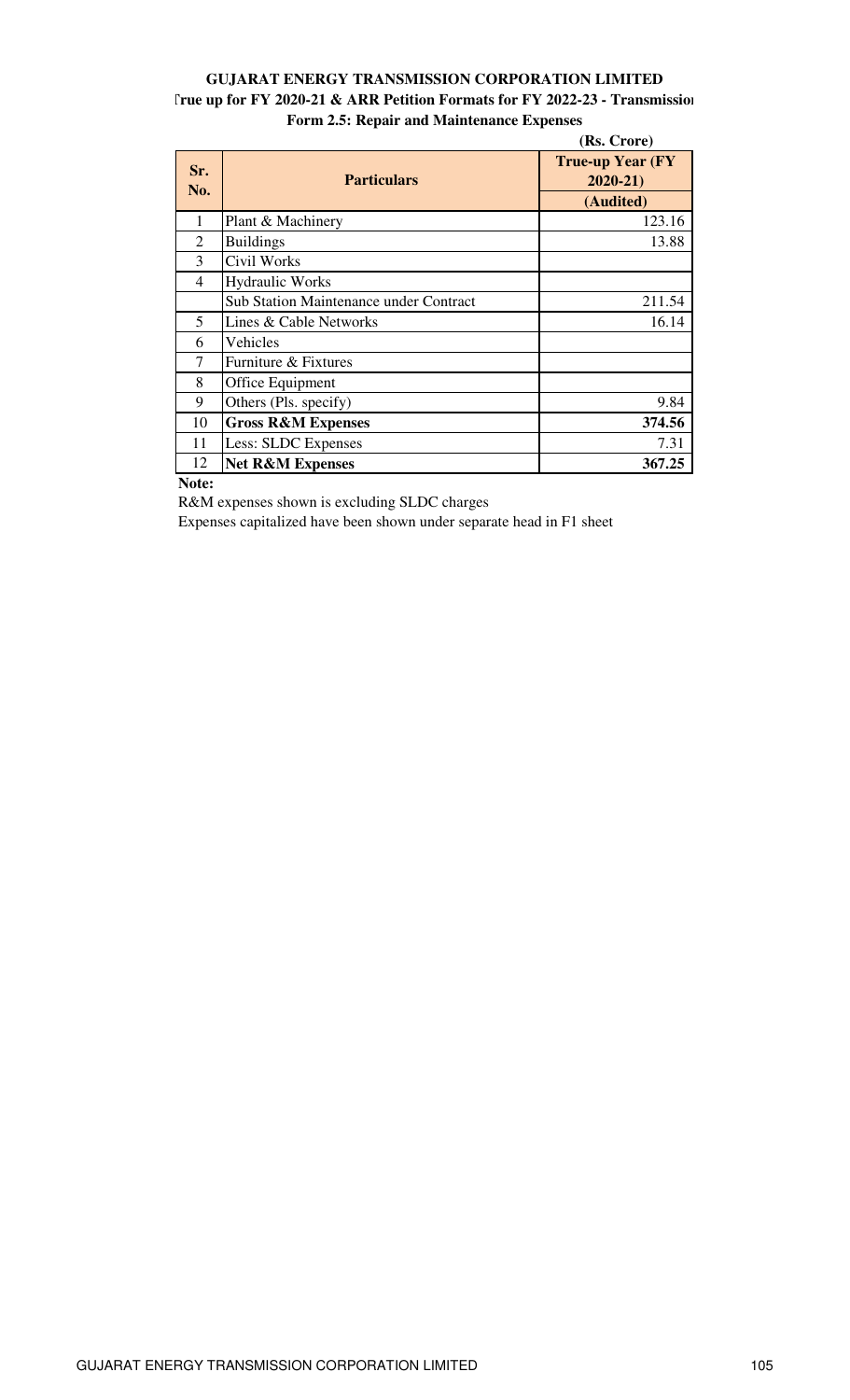## **GUJARAT ENERGY TRANSMISSION CORPORATION LIMITED True up for FY 2020-21 & ARR Petition Formats for FY 2022-23 - Transmission Form 3: Summary of Capital Expenditure and Capitalisation**

|                |                        |                     |                                  |                   |                  | (Rs. Crore)    |
|----------------|------------------------|---------------------|----------------------------------|-------------------|------------------|----------------|
|                |                        |                     | <b>True-up Year (FY 2020-21)</b> |                   |                  |                |
| Sr.<br>No.     | <b>Particulars</b>     | <b>Tariff Order</b> | <b>April-March</b><br>(Audited)  | <b>Deviation</b>  | FY 2022-23       | <b>Remarks</b> |
|                |                        | (a)                 | <b>(b)</b>                       | $(c) = (b) - (a)$ | <b>Projected</b> |                |
|                | Capital Expenditure    | 2,984.49            | 2,195.50                         |                   | 2,968.44         |                |
|                |                        |                     |                                  |                   |                  |                |
| $\overline{2}$ | Capitalisation         | 2,387.59            | 1,830.93                         |                   | 2,556.42         |                |
| 3              | <b>IDC</b>             |                     |                                  |                   |                  |                |
| 4              | $Capitalisation + IDC$ | 2,387.59            | 1,830.93                         |                   | 2,556.42         |                |

**Note**: Detail Justification shall be provided for variation in approved capital expenditure and capitalisation vis-a-vis actual capital expenditure and capitalisation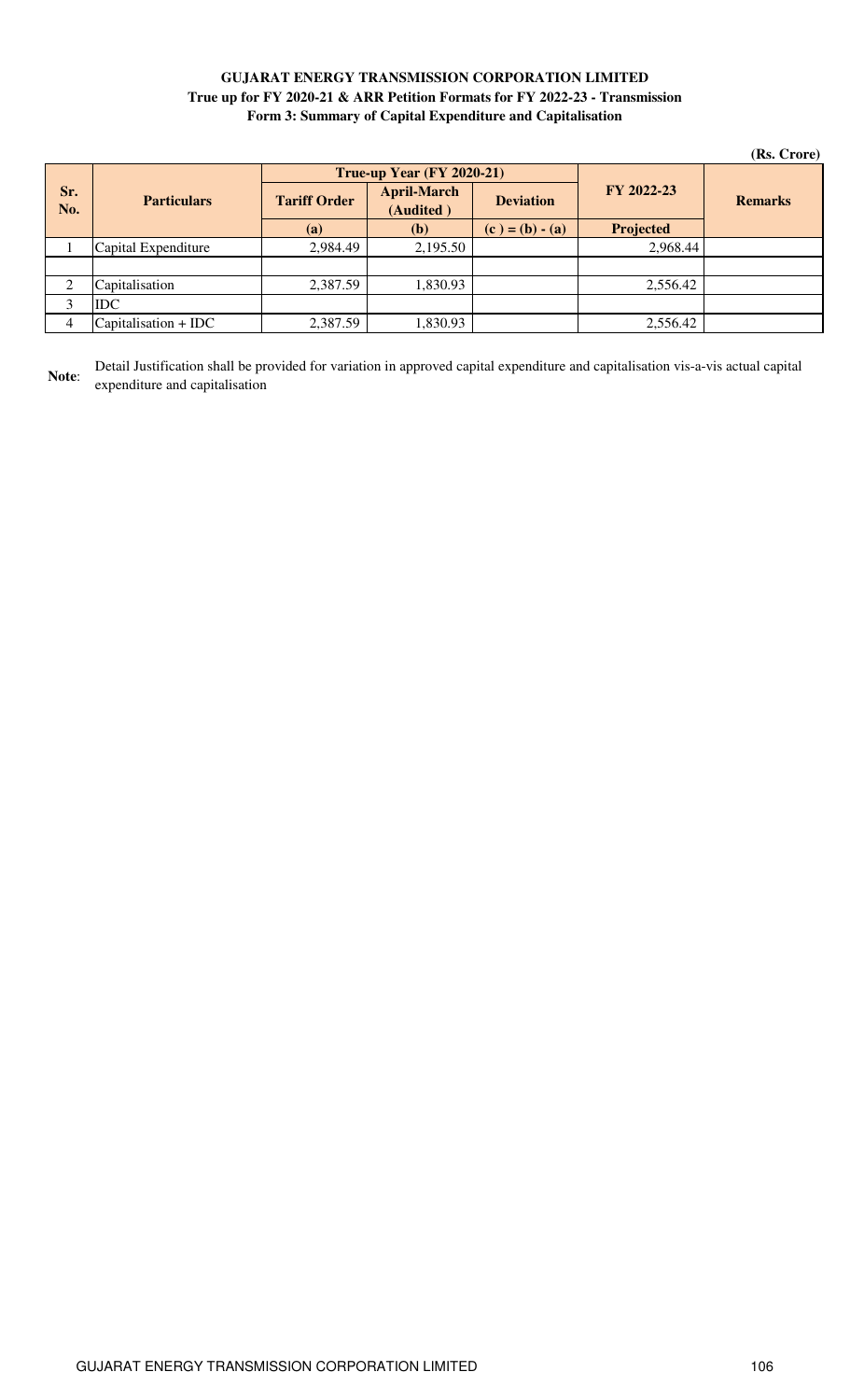#### **GUJARAT ENERGY TRANSMISSION CORPORATION LIMITED True up for FY 2020-21 & ARR Petition Formats for FY 2022-23 - TransmissionForm 4: Assets & Depreciation**

#### **Fixed Assets and Depreciation For True Up year**

|                                                                | (Rs. Crore)                                            |                                 |                   |                                               |                                                    |                  |                   |                                           |                                          |                                                        |                                           |
|----------------------------------------------------------------|--------------------------------------------------------|---------------------------------|-------------------|-----------------------------------------------|----------------------------------------------------|------------------|-------------------|-------------------------------------------|------------------------------------------|--------------------------------------------------------|-------------------------------------------|
|                                                                |                                                        | <b>Gross Block (FY 2020-21)</b> |                   |                                               | <b>Depreciation (FY 2020-21)</b>                   |                  |                   |                                           | <b>Applicable</b>                        | <b>Net Block</b>                                       |                                           |
| Particulars <sup>*</sup>                                       | As at the<br>beginning of the<br><b>Financial Year</b> | <b>Additions</b>                | <b>Deductions</b> | As at the end of the<br><b>Financial Year</b> | As at the<br>beginning of<br>the Financial<br>Year | <b>Additions</b> | <b>Deductions</b> | As at the end of<br>the Financial<br>Year | rate of<br><b>Depreciation</b><br>$(%)*$ | As at the<br>beginning of the<br><b>Financial Year</b> | As at the end of<br>the Financial<br>Year |
| Free hold land                                                 | 906.51                                                 | 125.91                          | 0.00              | 1032.42                                       |                                                    | 0.00             |                   | 0.00                                      | 0.00%                                    | 906.51                                                 | 1032.42                                   |
| <b>Buildings</b>                                               | 1107.48                                                | 91.06                           | 3.16              | 1162.48                                       |                                                    | 36.06            |                   | 36.06                                     | 3.34%                                    | 1107.48                                                | 1126.42                                   |
| <b>Hydraulic Works</b>                                         | 38.21                                                  | 1.67                            | 0.01              | 38.48                                         |                                                    | 1.40             |                   | 1.40                                      | 5.28%                                    | 38.2                                                   | 37.08                                     |
| Other Civil Works                                              | 1506.85                                                | 140.14                          | $-0.31$           | 1647.31                                       |                                                    | 50.73            |                   | 50.73                                     | 3.34%                                    | 1506.85                                                | 1596.58                                   |
| Plant & Machineries                                            | 13070.97                                               | 881.62                          | 21.30             | 13931.30                                      |                                                    | 596.53           |                   | 596.53                                    | 5.28%                                    | 13070.97                                               | 13334.76                                  |
| Lines & Cable Net Works                                        | 10612.22                                               | 609.97                          | 2.41              | 11219.78                                      |                                                    | 491.28           |                   | 491.28                                    | 5.28%                                    | 10612.22                                               | 10728.50                                  |
| Vehicles                                                       | 8.20                                                   | 0.00                            | 0.38              | 7.81                                          |                                                    | 0.44             |                   | 0.44                                      | 9.50%                                    | 8.20                                                   | 7.38                                      |
| Furniture & Fixtures & Electrical Ligh                         | 56.02                                                  | 4.02                            | 0.03              | 60.01                                         |                                                    | 2.87             |                   | 2.87                                      | 6.33%                                    | 56.02                                                  | 57.14                                     |
| Office Equipments                                              | 66.40                                                  | 3.29                            | 1.08              | 68.60                                         |                                                    | 6.80             |                   | 6.80                                      | 6.33%                                    | 66.40                                                  | 61.80                                     |
| Lease hold Land                                                | 148.34                                                 | 0.00                            | 0.91              | 147.43                                        |                                                    | 4.75             |                   | 4.75                                      | 0.00%                                    | 148.34                                                 | 142.69                                    |
| <b>Computer Softwares</b>                                      | 2.67                                                   | 1.26                            | 0.00              | 3.93                                          |                                                    | 2.22             |                   | 2.22                                      | 30.00%                                   | 2.67                                                   | 1.72                                      |
|                                                                |                                                        |                                 |                   |                                               |                                                    |                  |                   |                                           |                                          |                                                        |                                           |
| <b>TOTAL</b>                                                   | 27,523.86                                              | 1,830.93                        | 28.97             | 29,319.54                                     |                                                    | 1,193.06         |                   | 1,193.06                                  | $4.18\%$                                 | 27,523.86                                              | 28,126.48                                 |
| <b>Total as per Audited Account (for</b><br>True up year only) | 27,523.86                                              | 1,830.93                        | 28.97             | 29,319.54                                     | $\blacksquare$                                     | 1,193.06         | $\sim$            | 1,193.06                                  | $4.18\%$                                 | 27,523.86                                              | 28,126.48                                 |

\* The particular of asset and rate of depreciation should match with those provided in the applicable Tariff Regulations

#### **Fixed Assets and Depreciation For FY 2022-23**

|                                        | (Rs. Crore)                                            |                    |                   |                                               |                                                    |                  |                   |                                           |                                          |                                                        |                                           |
|----------------------------------------|--------------------------------------------------------|--------------------|-------------------|-----------------------------------------------|----------------------------------------------------|------------------|-------------------|-------------------------------------------|------------------------------------------|--------------------------------------------------------|-------------------------------------------|
|                                        |                                                        | <b>Gross Block</b> |                   |                                               | <b>Depreciation</b>                                |                  |                   | <b>Applicable</b>                         | <b>Net Block</b>                         |                                                        |                                           |
| Particulars <sup>*</sup>               | As at the<br>beginning of the<br><b>Financial Year</b> | <b>Additions</b>   | <b>Deductions</b> | As at the end of the<br><b>Financial Year</b> | As at the<br>beginning of<br>the Financial<br>Year | <b>Additions</b> | <b>Deductions</b> | As at the end of<br>the Financial<br>Year | rate of<br><b>Depreciation</b><br>$(%)*$ | As at the<br>beginning of the<br><b>Financial Year</b> | As at the end of<br>the Financial<br>Year |
| Free hold land                         | 1116.95                                                | 90.02              |                   | 1206.97                                       | 0.00                                               | 0.00             |                   | 0.00                                      | 0.00%                                    | 1116.95                                                | 1206.97                                   |
| <b>Buildings</b>                       | 1257.66                                                | 101.36             |                   | 1359.02                                       | 76.47                                              | 43.70            |                   | 120.17                                    | 3.34%                                    | 1181.19                                                | 1238.85                                   |
| <b>Hydraulic Works</b>                 | 41.63                                                  | 3.35               |                   | 44.98                                         | 3.52                                               | 2.29             |                   | 5.80                                      | 5.28%                                    | 38.1                                                   | 39.18                                     |
| Other Civil Works                      | 1782.19                                                | 143.63             |                   | 1925.82                                       | 108.00                                             | 61.92            |                   | 169.92                                    | 3.34%                                    | 1674.19                                                | 1755.90                                   |
| Plant & Machineries                    | 15071.98                                               | 1214.69            |                   | 16286.67                                      | 1362.22                                            | 827.87           |                   | 2190.09                                   | 5.28%                                    | 13709.76                                               | 14096.58                                  |
| Lines & Cable Net Works                | 12138.45                                               | 978.27             |                   | 13116.72                                      | 930.88                                             | 469.23           |                   | 1400.1                                    | 5.28%                                    | 11207.57                                               | 11716.61                                  |
| Vehicles                               | 8.45                                                   | 0.68               |                   | 9.14                                          | 1.21                                               | 0.84             |                   | 2.04                                      | 9.50%                                    | 7.25                                                   | 7.09                                      |
| Furniture & Fixtures & Electrical Ligh | 64.92                                                  | 5.23               |                   | 70.15                                         | 6.82                                               | 4.28             |                   | 11.09                                     | 6.33%                                    | 58.10                                                  | 59.06                                     |
| Office Equipments                      | 74.22                                                  | 5.98               |                   | 80.20                                         | 11.32                                              | 4.89             |                   | 16.21                                     | 6.33%                                    | 62.90                                                  | 63.99                                     |
| Lease hold Land                        | 159.50                                                 | 12.85              |                   | 172.36                                        | 4.75                                               | 0.00             |                   | 4.75                                      | 0.00%                                    | 154.76                                                 | 167.61                                    |
| Computer Softwares                     | 4.25                                                   | 0.34               |                   | 4.60                                          | 3.45                                               | 0.44             |                   | 3.88                                      | 30.00%                                   | 0.81                                                   | 0.72                                      |
| <b>TOTAL</b>                           | 31,720.20                                              | 2,556.42           |                   | 34,276.62                                     | 2,508.62                                           | 1,415.45         |                   | 3,924.07                                  | $4.18\%$                                 | 29,211.58                                              | 30,352.55                                 |

\* The particular of asset and rate of depreciation should match with those provided in the applicable Tariff Regulations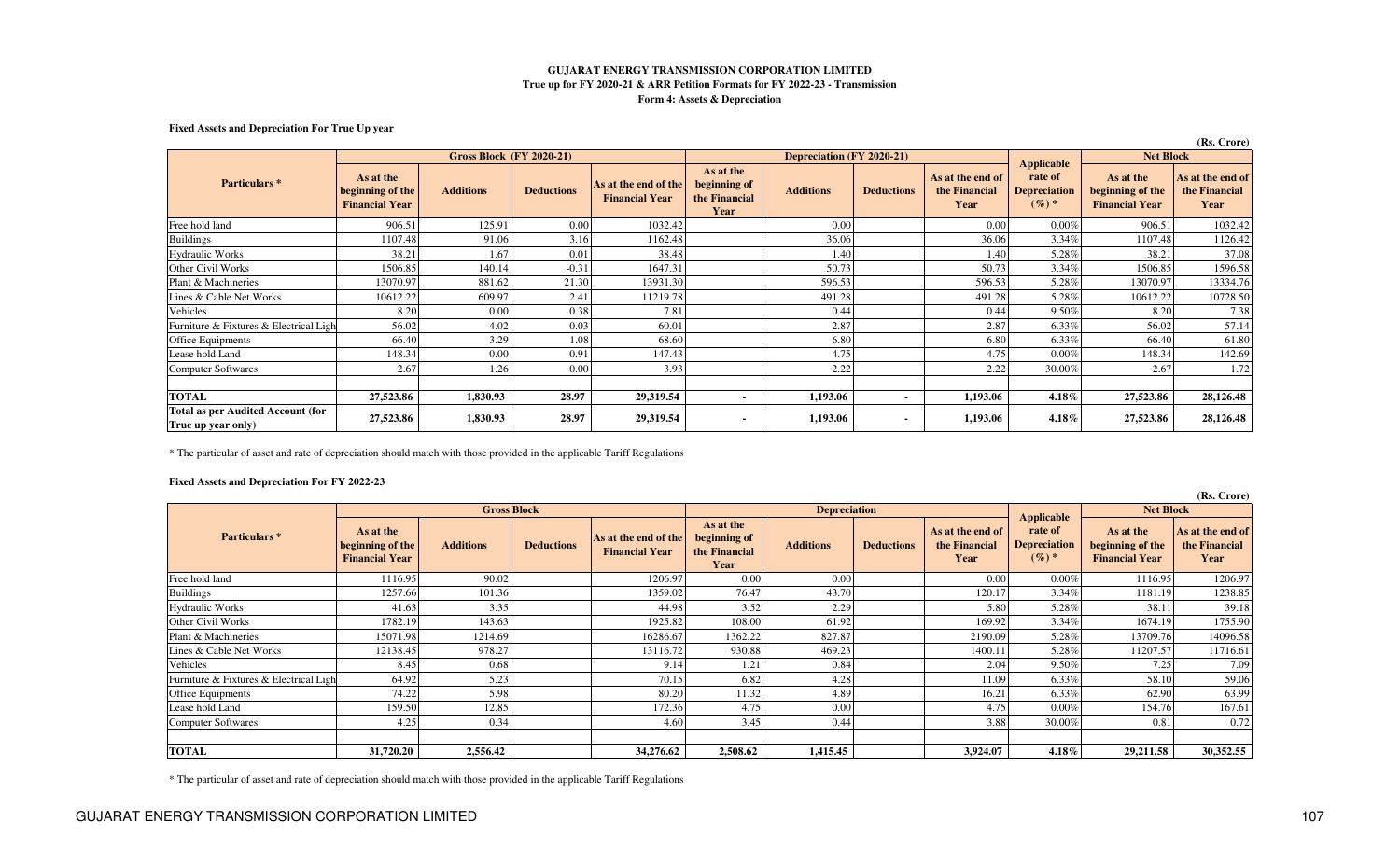#### **GUJARAT ENERGY TRANSMISSION CORPORATION LIMITED True up for FY 2020-21 & ARR Petition Formats for FY 2022-23 - Transmission Form 5: Interest & Finance Charges / Interest Expenses (1 of 2)**

### **A. Normative Loan**

| А. імпінанує поап |                                                                              |                     |                                 |                   |                  |                |  |  |  |  |  |
|-------------------|------------------------------------------------------------------------------|---------------------|---------------------------------|-------------------|------------------|----------------|--|--|--|--|--|
|                   |                                                                              |                     |                                 |                   |                  | (Rs. Crore)    |  |  |  |  |  |
|                   |                                                                              |                     | True-Up Year $(FY 2020-21)$     |                   |                  |                |  |  |  |  |  |
| Sr. No.           | <b>Source of Loan</b>                                                        | <b>Tariff Order</b> | <b>April-March</b><br>(Audited) | <b>Deviation</b>  |                  | <b>Remarks</b> |  |  |  |  |  |
|                   |                                                                              | (a)                 | (b)                             | $(c) = (b) - (a)$ | <b>Projected</b> |                |  |  |  |  |  |
|                   | Opening Balance of Normative Loan                                            | 6.223.13            | 7.213.59                        | 990.46            | 7.081.08         |                |  |  |  |  |  |
|                   | Less: Reduction of Normative Loan due to retirement or replacement of assets |                     |                                 |                   |                  |                |  |  |  |  |  |
|                   | Addition of Normative Loan due to capitalisation during the year             | 1,448.19            | 979.17                          | (469.02)          | 1,487.01         |                |  |  |  |  |  |
| 4                 | Repayment of Normative loan during the year                                  | 1,355.67            | 1,189.71                        | (165.96)          | 1,381.91         |                |  |  |  |  |  |
|                   | Closing Balance of Normative Loan                                            | 6,315.65            | 7,003.04                        | 687.39            | 7,186.18         |                |  |  |  |  |  |
| 6                 | Average Balance of Normative Loan                                            | 6,269.39            | 7,108.32                        | 838.93            | 7,133.63         |                |  |  |  |  |  |
|                   | Weighted average Rate of Interest on actual Loans $(\%)$                     | 9.85%               | 6.95%                           |                   | 6.95%            |                |  |  |  |  |  |
| 8                 | <b>Interest Expenses</b>                                                     | 617.80              | 493.84                          | (123.96)          | 495.60           |                |  |  |  |  |  |
| 9                 | <b>Finance Charges</b>                                                       | 1.00                | 12.25                           | 11.25             | 12.25            |                |  |  |  |  |  |
| 10                | <b>Total Interest &amp; Finance Charges</b>                                  | 618.80              | 506.10                          | (112.70)          | 507.86           |                |  |  |  |  |  |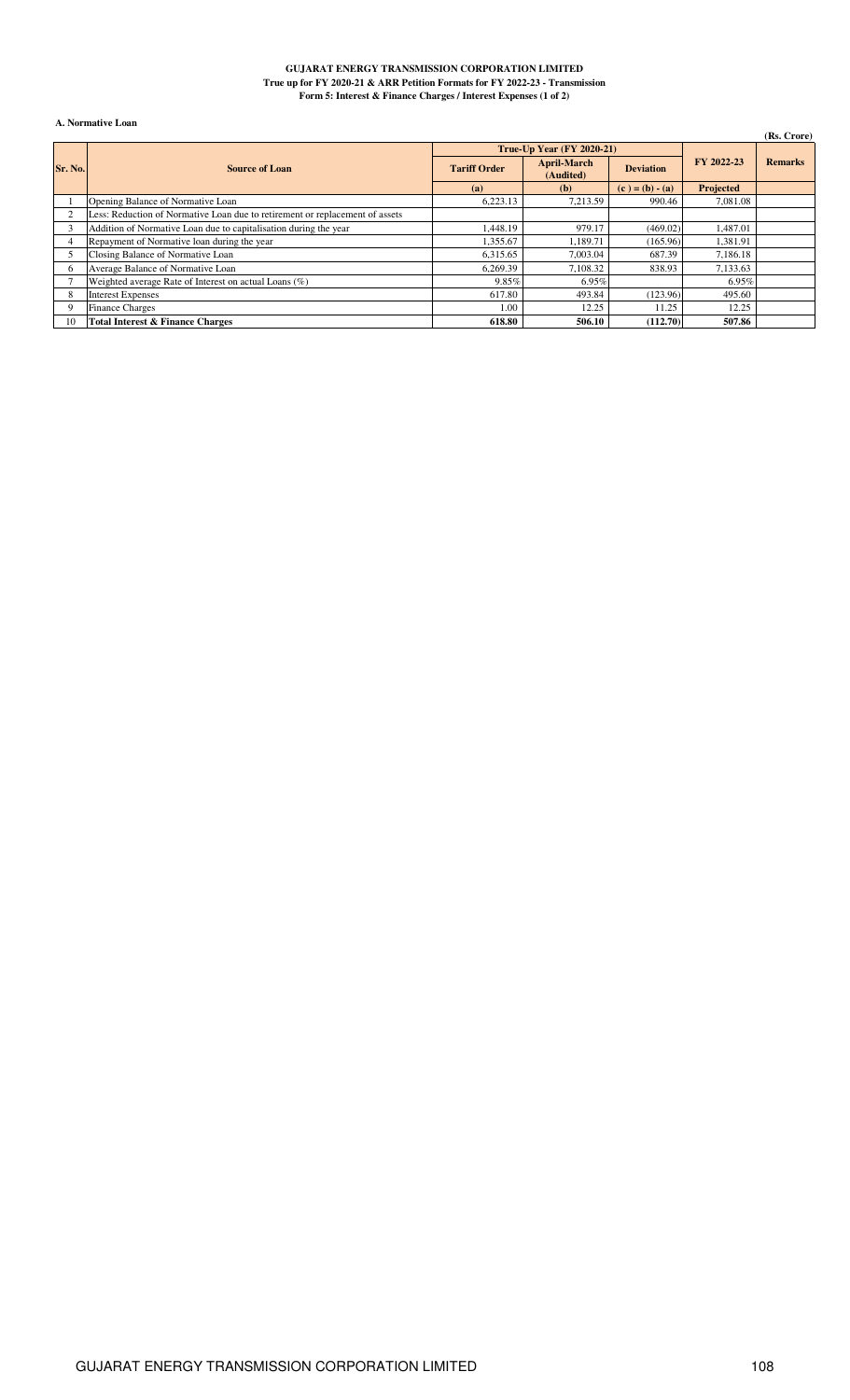### **GUJARAT ENERGY TRANSMISSION CORPORATION LIMITED True up for FY 2020-21 & ARR Petition Formats for FY 2022-23 - Transmission Form 6: Interest on Working Capital**

## **A. True up Year (FY 2020-21)**

|                |                                                                  |                       |                           |                | (Rs. Crore)             |  |
|----------------|------------------------------------------------------------------|-----------------------|---------------------------|----------------|-------------------------|--|
| Sr.            | <b>Particulars</b>                                               | <b>Norm</b>           | True up Year (FY 2020-21) |                |                         |  |
| No.            |                                                                  |                       | <b>Tariff Order</b>       | <b>Audited</b> | <b>True-Up Petition</b> |  |
|                | O&M expenses                                                     | 1 Month               | 156.85                    |                | 120.99                  |  |
| $\overline{2}$ | Maintenance Spares                                               | 1% of historical cost | 266.29                    |                | 275.24                  |  |
| 3              | Receivables                                                      | 1 Month               | 375.11                    |                | 364.10                  |  |
|                |                                                                  |                       |                           |                |                         |  |
| 4              | <b>Less: Amount of Security Deposit from Transmission System</b> |                       |                           |                |                         |  |
|                | <b>Users</b>                                                     |                       |                           |                |                         |  |
|                |                                                                  |                       |                           |                |                         |  |
| 5              | <b>Total Working Capital requirement</b>                         |                       | 798.25                    |                | 760.33                  |  |
|                |                                                                  |                       |                           |                |                         |  |
| 6              | Computation of working capital interest                          |                       |                           |                |                         |  |
|                | Interest Rate $(\% )$                                            |                       | 11.70%                    |                | $9.57\%$                |  |
| 8              | <b>Interest on Working Capital</b>                               |                       | 93.39                     |                | 72.76                   |  |
|                |                                                                  |                       |                           |                |                         |  |
| 9              | <b>Actual Working Capital Interest</b>                           | Not Applicable        |                           |                |                         |  |

**Notes:**

1 Petitioner should submit documentary evidence for actual interest on working capital incurred

### **B. FY 2022-23**

|                |                                                                                  |                       | (Rs. Crore)               |
|----------------|----------------------------------------------------------------------------------|-----------------------|---------------------------|
| Sr.<br>No.     | <b>Particulars</b>                                                               | <b>Norms</b>          | FY 2022-23<br>(Projected) |
| 1              | O&M expenses                                                                     | 1 Month               | 179.74                    |
| 2              | Maintenance Spares                                                               | 1% of historical cost | 317.55                    |
| 3              | Receivables                                                                      | 1 Month               | 419.16                    |
|                |                                                                                  |                       |                           |
| $\overline{4}$ | <b>Less: Amount of Security Deposit from Transmission System</b><br><b>Users</b> |                       |                           |
| 5              | <b>Total Working Capital requirement</b>                                         |                       | 916.45                    |
| 6              | Computation of working capital interest                                          |                       |                           |
| 7              | Interest Rate $(\% )$                                                            |                       | 9.50%                     |
| 8              | <b>Interest on Working Capital</b>                                               |                       | 87.06                     |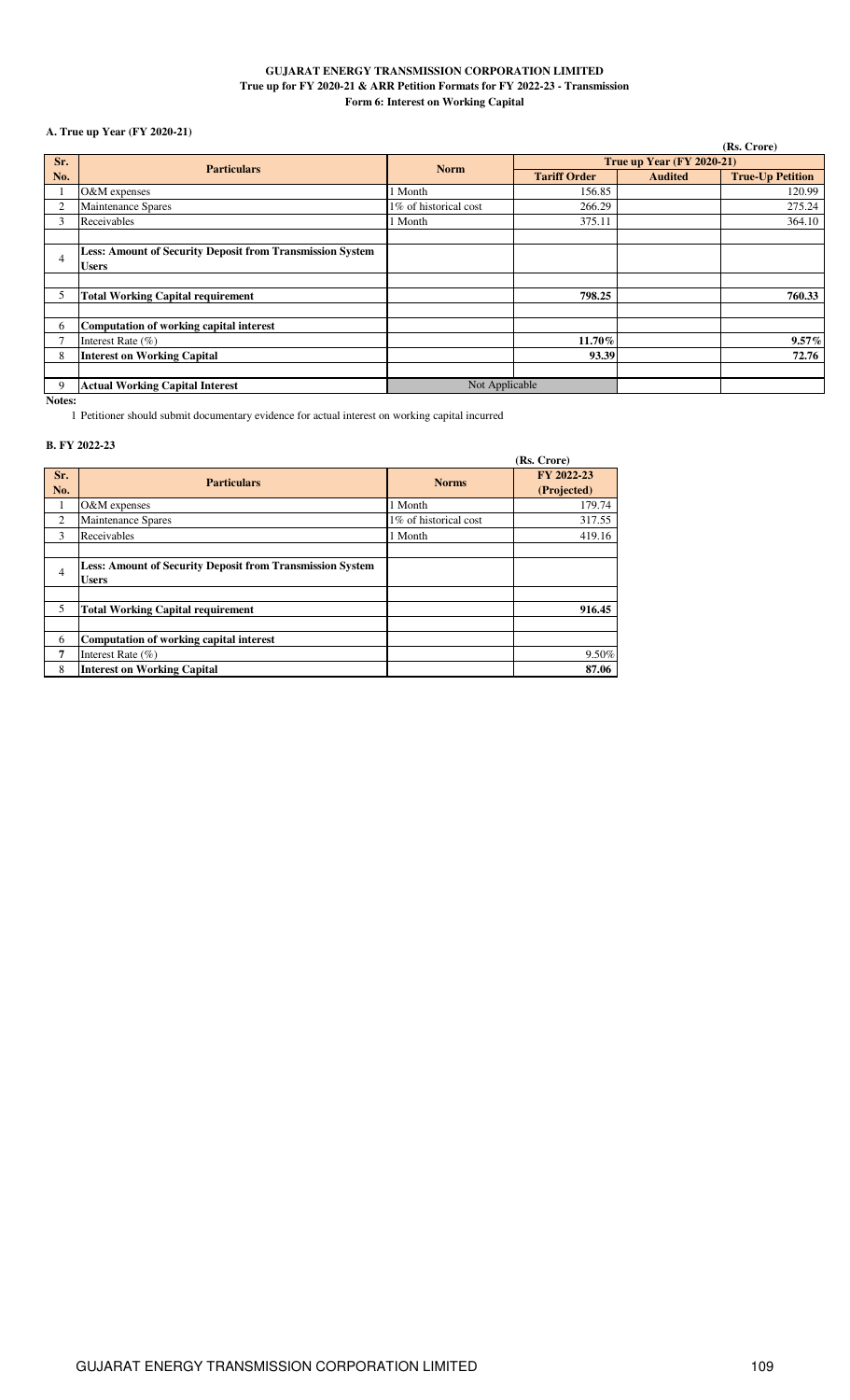### **GUJARAT ENERGY TRANSMISSION CORPORATION LIMITED True up for FY 2020-21 & ARR Petition Formats for FY 2022-23 - Transmission Form 7: Return on Regulatory Equity**

|     | (Rs. Crore)                                              |               |             |                           |                   |           |  |
|-----|----------------------------------------------------------|---------------|-------------|---------------------------|-------------------|-----------|--|
| Sr. |                                                          |               |             | True up Year (FY 2020-21) | FY 2022-23        |           |  |
| No. | <b>Particulars</b>                                       | <b>Legend</b> | <b>Norm</b> | <b>Tariff Order</b>       | <b>Claimed in</b> |           |  |
|     |                                                          |               |             |                           | <b>Petition</b>   | Projected |  |
|     | Regulatory Equity at the beginning of the year           | A             |             | 6,925.52                  | 6,904.82          | 7,936.06  |  |
| 2   | Capitalisation during the year                           | B             |             |                           | 1,830.93          | 2,556.42  |  |
| 3   | Equity portion of capitalisation during the year         | C             |             | 620.66                    | 419.64            | 637.29    |  |
| 4   | Reduction in Equity Capital on account of retirement /   | D             |             |                           |                   |           |  |
|     | replacement of assets                                    |               |             |                           |                   |           |  |
| 5   | Regulatory Equity at the end of the year                 | $E=A+C-D$     |             | 7,546.18                  | 7,324.46          | 8,573.35  |  |
|     |                                                          |               |             |                           |                   |           |  |
|     | <b>Return on Equity Computation</b>                      |               |             |                           |                   |           |  |
| 6   | Return on Regulatory Equity at the beginning of the year | F             |             |                           |                   |           |  |
|     | Return on Regulatory Equity addition during the year     | $G=(C-D)/2$   |             |                           |                   |           |  |
| 8   | Total Return on Equity                                   |               |             | 1,013.02                  | 996.05            | 1,155.66  |  |
|     |                                                          |               |             |                           |                   |           |  |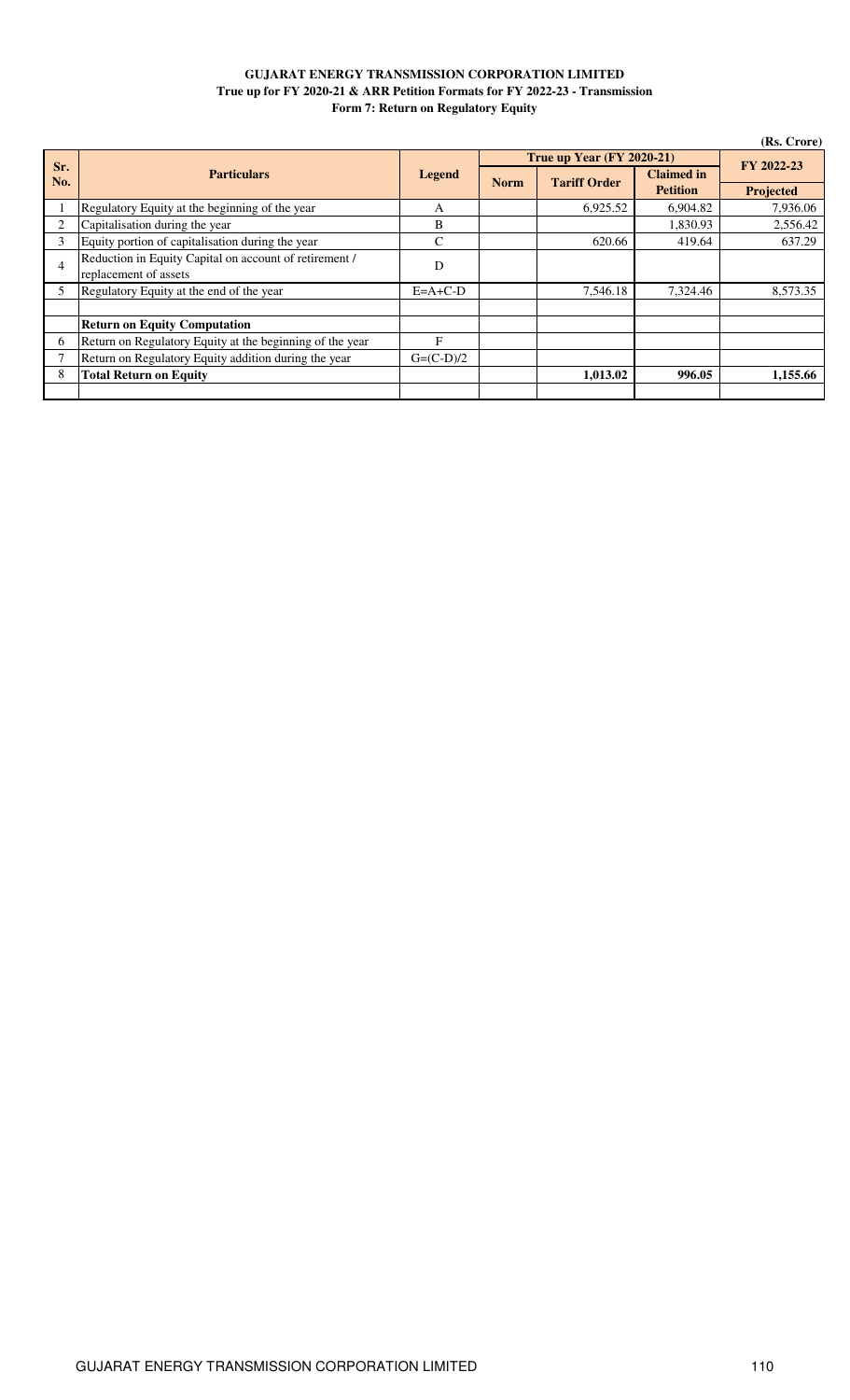### **GUJARAT ENERGY TRANSMISSION CORPORATION LIMITED True up for FY 2020-21 & ARR Petition Formats for FY 2022-23 - Transmission Form 8: Non-Tariff Income**

|                | (Rs. Crore)                                                                               |                  |                  |                                 |                   |                  |                |
|----------------|-------------------------------------------------------------------------------------------|------------------|------------------|---------------------------------|-------------------|------------------|----------------|
|                | <b>Particulars</b>                                                                        | <b>Reference</b> |                  | True up Year (FY 2020-21)       |                   |                  |                |
| Sr.<br>No.     |                                                                                           |                  | <b>MYT</b> Order | <b>April-March</b><br>(Audited) | <b>Deviation</b>  | FY 2022-23       | <b>Remarks</b> |
|                |                                                                                           |                  | (a)              | (b)                             | $(c) = (b) - (a)$ | <b>Projected</b> |                |
| 1              | Income from Rents of land or buildings                                                    |                  |                  |                                 |                   |                  |                |
| $\overline{2}$ | Income from Sale of Scrap                                                                 |                  |                  |                                 |                   |                  |                |
| 3              | Income from Scheduling and system operating charges                                       |                  |                  |                                 |                   |                  |                |
| $\overline{4}$ | Income from interest on investments etc.                                                  |                  |                  |                                 |                   |                  |                |
| 5              | Interest income on advances to suppliers/contractors                                      |                  |                  |                                 |                   |                  |                |
| 6              | Income from Rental from staff quarters                                                    |                  |                  |                                 |                   |                  |                |
| $\overline{7}$ | Income from Trading -Stores, Scrap etc.                                                   |                  |                  | 12.40                           |                   | 12.40            |                |
| 8              | Income from hire charges from contractors and others                                      |                  |                  |                                 |                   |                  |                |
| 9              | Income from advertisements, etc.                                                          |                  |                  |                                 |                   | $\frac{1}{2}$    |                |
| 10             | Other Interest (Net)                                                                      |                  |                  | 3.57                            |                   | 3.57             |                |
| 11             | <b>Parallel Operation Charges</b>                                                         |                  |                  | 72.87                           |                   | 72.87            |                |
| 12             | Miscellaneous Receipts                                                                    |                  |                  | 8.41                            |                   | 8.41             |                |
| 13             | Miscellaneous charges from consumers                                                      |                  |                  | 9.81                            |                   | 9.81             |                |
| 14             | Penalties received from suppliers & consumers                                             |                  |                  | 64.11                           |                   | 64.11            |                |
| 15             | Interest on Staff Loans and Advances.                                                     |                  |                  |                                 |                   | $\overline{a}$   |                |
| 16             | Interest from Banks (other than on Fixed Deposits).                                       |                  |                  | 10.43                           |                   | 10.43            |                |
| 17             | <b>Interest Income from Fixed Deposits</b>                                                |                  |                  | 0.17                            |                   | 0.17             |                |
| 18             | Income towards Govt. Grants/Subsidies towards cost of<br>capital assets (Deferred amount) |                  |                  | 205.27                          |                   | 205.27           |                |
| 19             | <b>Reactive Charges Income</b>                                                            |                  |                  | 27.27                           |                   | 27.27            |                |
| 20             | Operation & Maitenance charges                                                            |                  |                  | 41.64                           |                   | 41.64            |                |
| 21             | Supervision Income from execution of Deposit work                                         |                  |                  | 25.46                           |                   | 25.46            |                |
| 22             | Gain on sale of Fixed Assets (Net of Loss)                                                |                  |                  | 1.38                            |                   | 1.38             |                |
| 23             | Grant for energy conservation                                                             |                  |                  | 1.34                            |                   | 1.34             |                |
| 24             | Contribution and Grants towards cost of capital assets                                    |                  |                  |                                 |                   |                  |                |
| 25             | Gain on Foreign exchange fluctuation                                                      |                  |                  | 10.35                           |                   | 10.35            |                |
| 26             | Less: Reversal of Grant & Consumer Contribution                                           |                  |                  | 424.17                          |                   |                  |                |
| 27             | <b>Total</b>                                                                              |                  | 331.37           | 70.31                           |                   | 494.48           |                |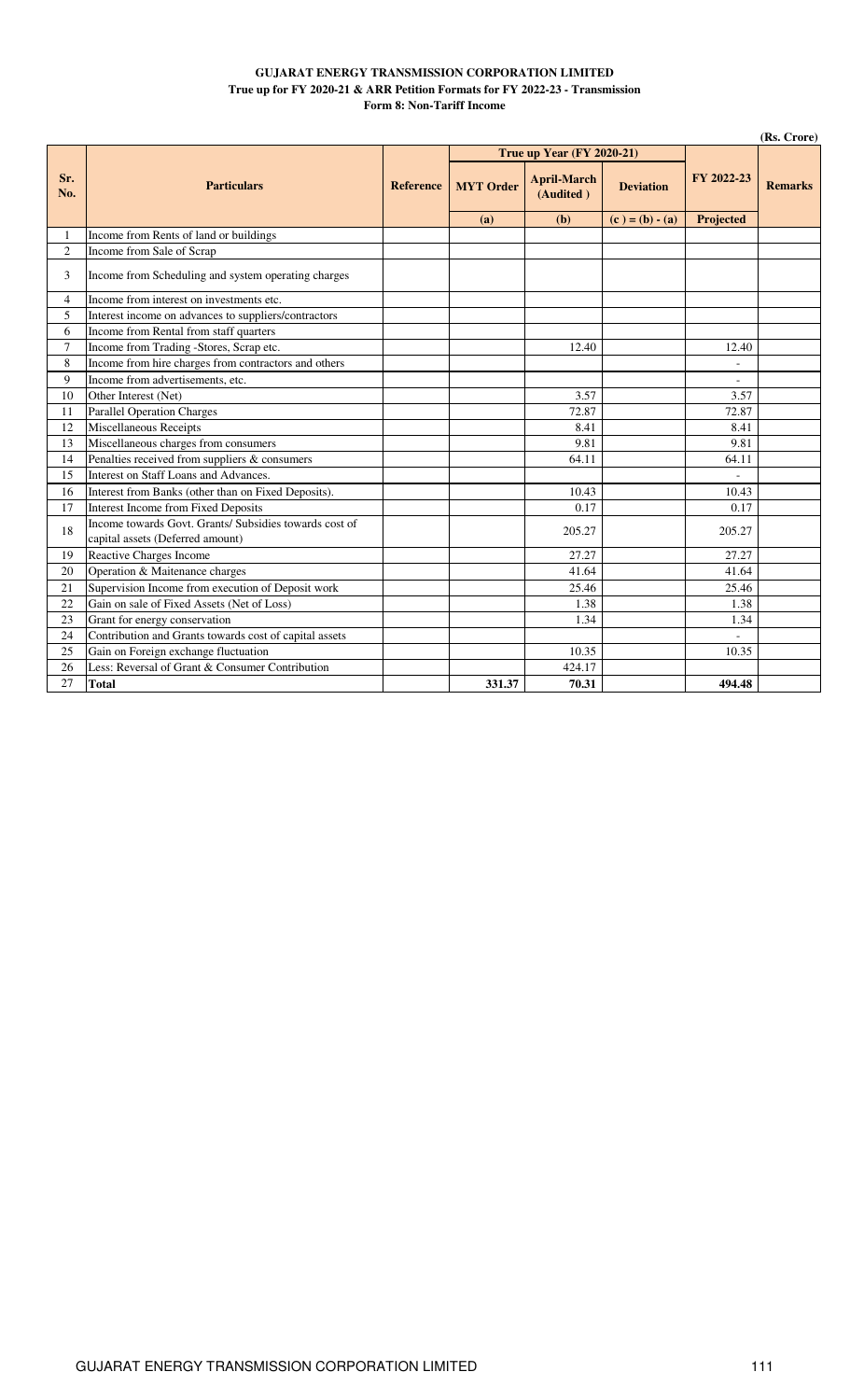## **GUJARAT ENERGY TRANSMISSION CORPORATION LIMITED True up for FY 2020-21 & ARR Petition Formats for FY 2022-23 - Transmission Form 9: Contribution to Contingency Reserves**

| (Rs. Crore)    |                                                                |                  |                                  |                          |            |                |  |
|----------------|----------------------------------------------------------------|------------------|----------------------------------|--------------------------|------------|----------------|--|
|                |                                                                |                  | <b>True up Year (FY 2020-21)</b> |                          |            |                |  |
| Sr.<br>No.     | <b>Particulars</b>                                             | <b>MYT</b> Order | <b>April-March</b><br>(Audited)  | <b>Deviation</b>         | FY 2022-23 | <b>Remarks</b> |  |
|                |                                                                | (a)              | <b>(b)</b>                       | $(c) = (b) - (a)$        | Projected  |                |  |
|                | <b>Opening Balance of Contingency Reserves</b>                 |                  |                                  |                          |            |                |  |
|                | <b>Opening Gross Fixed Assets</b>                              |                  |                                  |                          |            |                |  |
| 3              | Opening Balance of Contingency Reserves as %                   |                  | 0.00%                            |                          | $0.00\%$   |                |  |
|                | of Opening GFA                                                 |                  |                                  |                          |            |                |  |
| $\overline{4}$ | Contribution to Contingency Reserves during the                |                  | 0.00                             | $\overline{\phantom{0}}$ | 0.00       |                |  |
|                | year                                                           |                  |                                  |                          |            |                |  |
| 5              | Utilisation of Contingency Reserves during the                 |                  | 0.00                             |                          | 0.00       |                |  |
|                | year                                                           |                  |                                  |                          |            |                |  |
| 6              | Closing Balance of Contingency Reserves                        |                  | 0.00                             |                          | 0.00       |                |  |
| $\tau$         | Closing Balance of Contingency Reserves as % of<br>Opening GFA |                  | $0.00\%$                         |                          | $0.00\%$   |                |  |

**Note**: Documentary evidence towards investment of amounts under Contingency Reserve should be submitted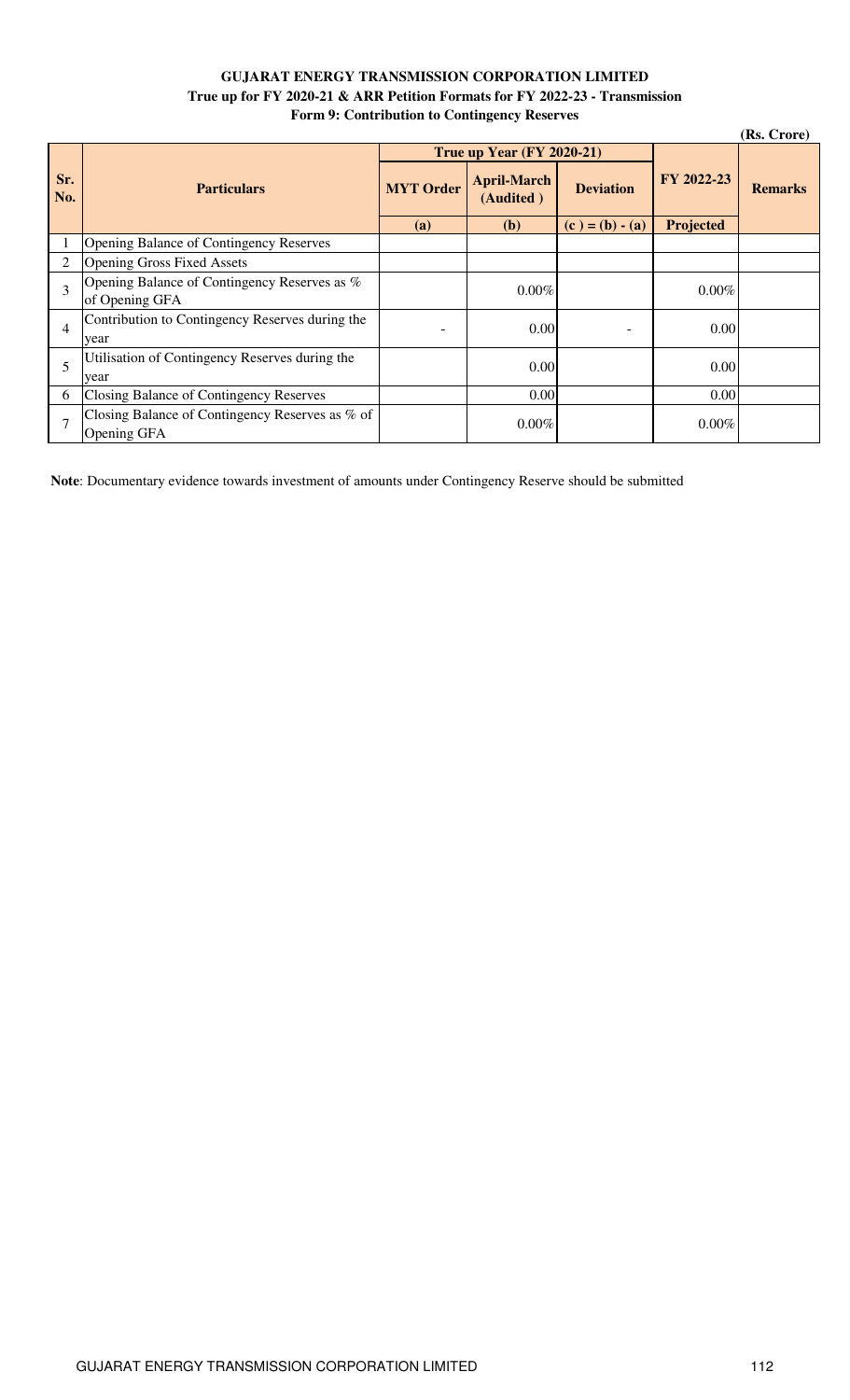## **GUJARAT ENERGY TRANSMISSION CORPORATION LIMITED True up for FY 2020-21 & ARR Petition Formats for FY 2022-23 - Transmission Form 10: Transmission Losses**

| Sr.<br>No. | <b>Particulars</b>             | <b>True-Up Year (FY 2020-21)</b> | FY 2022-23           |             |           |
|------------|--------------------------------|----------------------------------|----------------------|-------------|-----------|
|            |                                | <b>Energy Input</b>              | <b>Energy Output</b> | Loss in $%$ | Projected |
|            | 400 KV                         |                                  |                      |             |           |
|            | 220 KV                         |                                  |                      |             |           |
|            | 132 KV                         |                                  |                      |             |           |
| 4          | 66 KV                          |                                  |                      |             |           |
|            | Below 66 KV                    |                                  |                      |             |           |
| 6          | Transmission System as a Whole | 104704.69                        | 101130.86            | 3.41%       | 3.72%     |